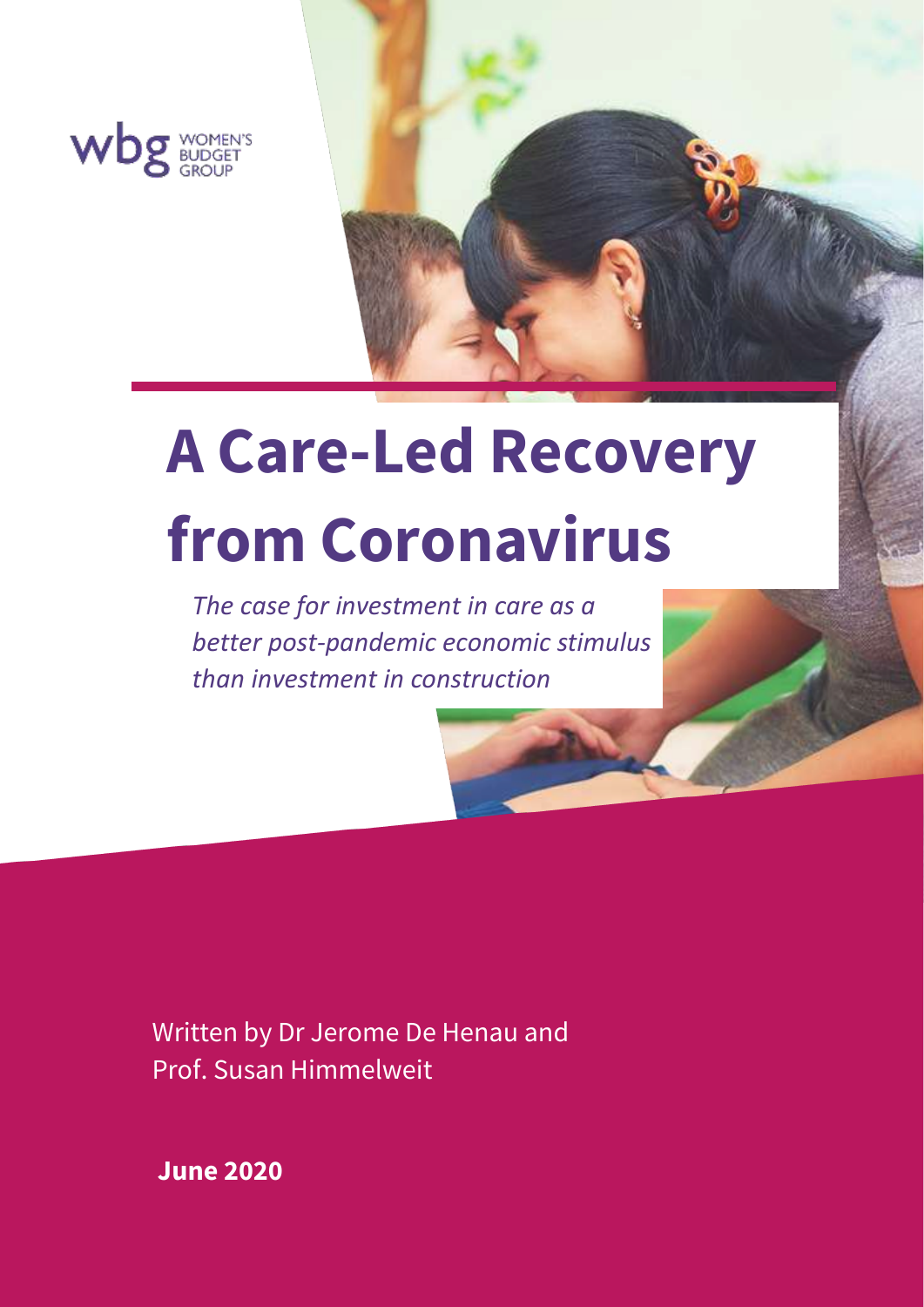

# **A Care-Led Recovery from Coronavirus**

Written by Dr Jerome De Henau and Professor Susan Himmelweit

June 2020

#### **Key points:**

- Currently, **UK parents pay the highest childcare costs in Europe** and the second highest in the world, and **1.4 million older people have unmet care needs**. The Covid-19 pandemic has exposed and exacerbated the UK's crisis in care.
- **Investment in care** is not only needed to transform our broken social care system, it is an **excellent way to stimulate employment**, reduce the **gender employment gap** and counter the inevitable economic recession as the UK comes out of lockdown.
- Any investment in care in the UK would produce **2.7 times as many jobs** as an equivalent investment in construction: **6.3 times as many jobs for women** and **10% more for men**.
- Investment in care is **greener** than in construction and more of its costs would be recouped in **increased income tax and National Insurance contributions**.
- A better care system requires a greater proportion of total employment working in the care sector. If, like some Scandinavian countries, the UK had **10% of its employment in care**, a net annual spending of **1.9% of GDP** would be required and would generate nearly **2 million jobs** in the economy as a whole, raise the overall employment rate by 5 percentage points and reduce the gender employment gap by 4 percentage points.
- A better care system also requires that **care workers are better trained and paid**. Paying all care workers the national living wage and, as training and qualifications improved, subsequently raising pay would increase the net cost, eventually to 2.7% of GDP, but still generate **more than twice as many jobs** as the same net spending on construction.
- Investing in care is economically sound not only because it generates employment but also because it helps create a healthier, better educated and more productive population.

This briefing has also been submitted to the UK Women's Budget Group Commission on a Gender-Equal Economy which will report in September 2020. More information is available at: [www.wbg.org.uk/commission/](http://www.wbg.org.uk/commission/)

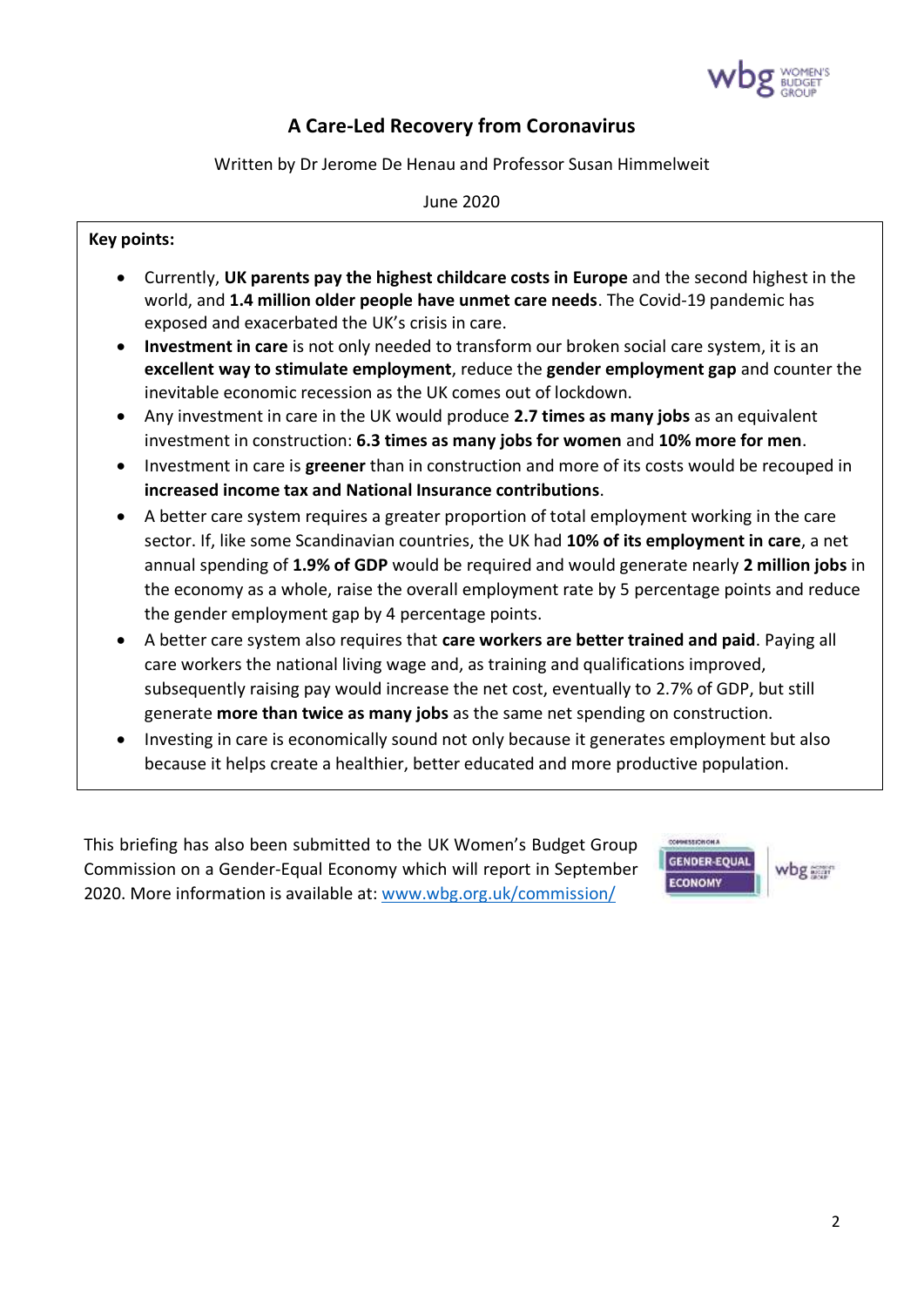

# **Introduction**

The economic crisis of unemployment and inequality consequent upon the Covid-19 pandemic is only just beginning. A recession and consequent job losses are inevitable. This is a bleak picture, but the Covid-19 pandemic has also catalysed a revaluation of our care, health and employment structures, exposing pre-existing problems. This is an important moment for transformative change: for an economic stimulus that focuses on care.

This briefing sets out why much-needed investment in care would promote employment, reduce the gender employment gap and would be a first step in building a resilient, sustainable and more equal economy.

#### **Why a recovery plan is needed now**

Despite the government's furlough scheme which has protected many jobs until now, job loss is predicted in many sectors as the scheme is rolled back. Unemployment rates of at least 7% are predicted for the UK in 2021 in all published forecasts, up to 10% if there is a second lockdown<sup>1</sup>. This means between 2.4 and 3.5 million people unemployed<sup>2</sup>.

So far, 60% of unemployment claims since the lockdown have been filed by men<sup>3</sup>, but that is not necessarily a true measure of the gendered impact so far: women may have been in less of a position to make such claims, at least in part because of greater time spent on childcare<sup>4</sup>. Women in the UK are about one third more likely to work in industries which were shut down completely in the lockdown<sup>5</sup> and female-dominated industries, including retail, accommodation services, and food and beverage service activities, are likely to be particularly hit by social distancing requirements<sup>6</sup>. So, as the IFS suggests, this recession may be different from previous ones in that women's jobs may go in greater numbers than men's<sup>7</sup>.

But even before the effects of the forthcoming recession, there was already a gender employment gap to close. One of the few industries in which employment has risen is health and social care, with 40% of businesses reporting increased working hours; 78% of employees in this industry are women<sup>8</sup>.

<sup>&</sup>lt;sup>1</sup> OECD In their double-hit scenario, unemployment will more than double to 10%. Even with just a single-hit will remain well above 7% in 2021 [\(https://bit.ly/2VgAFWf\)](https://bit.ly/2VgAFWf). See also OBR [\(https://bit.ly/3fGlhKl\)](https://bit.ly/3fGlhKl)

<sup>&</sup>lt;sup>2</sup> ONS, Labour market overview, UK: June 2020, Table 1 (https://bit.ly/3hlivpD)

<sup>&</sup>lt;sup>3</sup> Lukas Kikuchi, Ishan Khurana and Will Stronge 'COVID unemployment: the regional and age distinctions', Autonomy, May 21 2020 <https://bit.ly/311wfpG>

<sup>&</sup>lt;sup>4</sup> Institute for Fiscal Studies 'Trying times: how might the lockdown change time use in families?' <https://bit.ly/3emMcL0>

<sup>5</sup> Institute for Fiscal Studies 'Sector shutdowns during the coronavirus crisis: which workers are most exposed? <https://bit.ly/3empjaB>

<sup>6</sup> Monika Queisser, Willem Adema, Chris Clarke 'COVID-19, employment and women in OECD countries, VOX CEPR Policy Portal, 22 April 2020, <https://bit.ly/2YjQZHk>

<sup>&</sup>lt;sup>7</sup> Institute for Fiscal Studies 'COVID-19 and inequalities' <https://bit.ly/319x9QS>

<sup>&</sup>lt;sup>8</sup> Ishan Khurana and Will Stronge, 'What can we learn from the recent 'Business Impact of COVID-19 Survey' (BICS)? April 13 2020, Autonomy<https://bit.ly/3dlRdC7>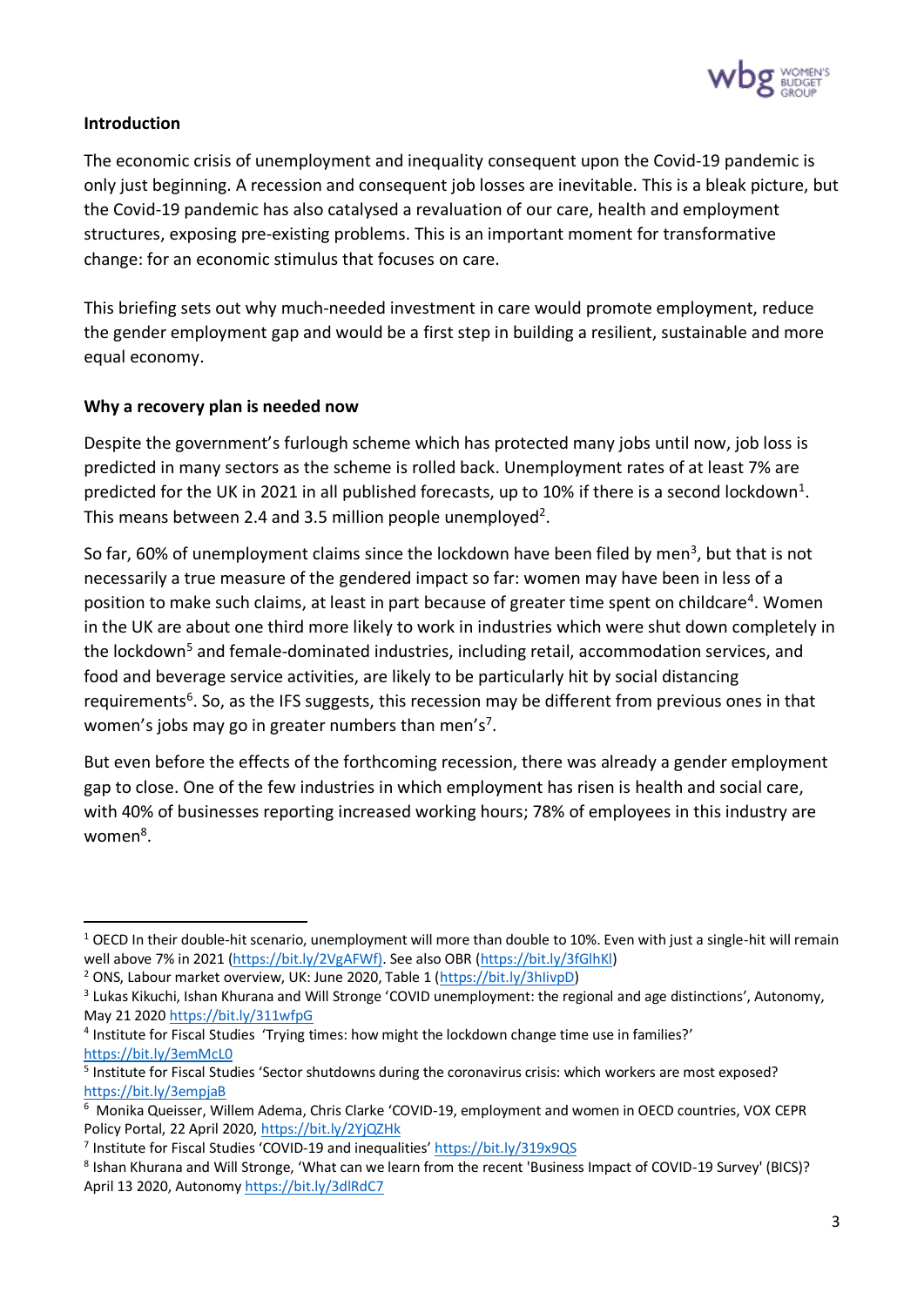

# **The Covid-19 pandemic has shown up structural weaknesses in the UK's care system**

#### *Childcare*

Childcare providers are facing an uncertain future. Parents, even those who have secure employment, remain uncertain whether and when it will be safe to put their children back in childcare. The Government currently continues to pay fees for the childcare places it funds. However, these have been heavily cross subsidised by fee-paying parents in the past, and it's not clear for how long the government will continue to pay for unused places.<sup>9</sup> It is doubtful that a childcare sector dominated by private providers will survive this uncertainty. When parents eventually return to work and consider it safe to send their children to childcare, how many childcare places will be there for them?

#### *Adult social care*

The situation in social care is even worse. It is projected that 34,000 older care home residents in England will have died directly and indirectly from Covid-19 infection by the end of June, thought to be a result of "saving the NHS" by discharging untested patients from hospitals, the absence of normal medical care and the failure to provide either the PPE or the testing that would have been required to keep patients and staff safe<sup>10</sup>. These deaths have of course reduced revenue, while safety requirements have greatly increased costs. For domiciliary care, insufficient PPE and failure to test care workers moving from one client to another has left some of the most vulnerable in society exposed. It is unclear how much effective demand for social care places there will be after this tragedy and what that will mean for the sector in the future.

The disastrous impact of Covid-19 on the largely privately-run care sector is a symptom of longterm problems in the industry, caused by the unwillingness of successive governments to invest properly in care. Rather than having a care system reflecting the country's overall prosperity, successive governments have focused on containing public expenditure on both child and adult care. As a result, UK parents pay the highest childcare costs in Europe and the second highest in the world<sup>11</sup>, and 1.4 million older people have unmet care needs<sup>12</sup>. Prior to the pandemic, declining pay and working conditions in social care left 122,000 unfilled vacancies<sup>13</sup>, a situation being exacerbated by Brexit. Although we are prepared to entrust our young and old to them, most of those working in child and adult care are classified as unskilled, given minimal training, often on zero-hours contracts, with little or no prospects for promotion.

#### **Care provides a better focus from an investment stimulus than construction**

It is by now well recognised that regenerating employment will require an injection of public funds into the economy. There is a growing macroeconomic consensus that in a downturn government

<sup>&</sup>lt;sup>9</sup> In Wales, funding for such places is being withdrawn from June 19<sup>th</sup> and funding for any places for future cohorts is uncertain [\(https://bbc.in/37IjD8g\)](https://bbc.in/37IjD8g): other parts of the UK may follow.

<sup>10</sup> William Laing article in LaingBuisson's online journal *Care Markets* June 202[0 https://bit.ly/2YkTDNa](https://bit.ly/2YkTDNa)

<sup>11</sup> World Economic Forum<https://bit.ly/2zMDQNN>

<sup>&</sup>lt;sup>12</sup> Age UK 'New analysis shows number of older people with unmet care needs soars to record high' <https://bit.ly/3ehKnit>

<sup>13</sup> Kings Fund 'Social care 360' <https://bit.ly/37LnAsF>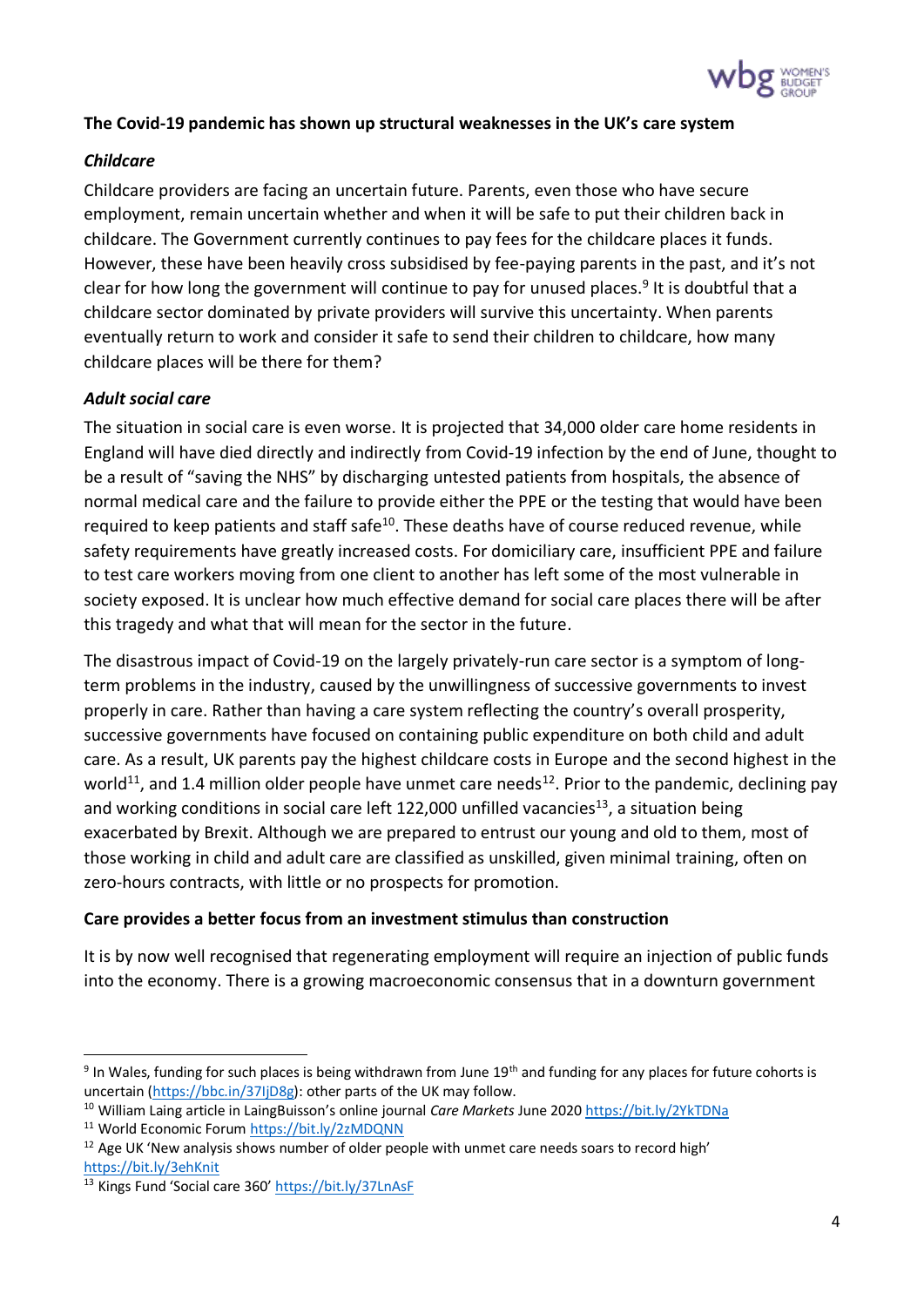

spending can have significant 'multiplier' effects on employment. When nominal interest rates are low, as they currently are, this can easily be afforded without needing rapid fiscal consolidation.<sup>14</sup>

However, the usual focus for an economic stimulus package after a recession is on the construction industry and/or investments in physical infrastructure. The Treasury has already issued a call for "shovel-ready" projects to help the economy recover, suggesting it has mainly construction projects in mind, though it mentions training too<sup>15</sup>. But there are more immediately "ready" and needed projects: to rescue the childcare industry by expanding public support for it and to recruit, immediately train and put to work under improved working conditions the massive numbers of care workers needed to remedy the dire state of social care in the UK.

These are also investments, in this case in our social infrastructure, to enhance the UK economy's resilience. By improving human capabilities, investment in the care sector yields returns to the economy and society well into the future in the form of a better educated, healthier and better cared for population, preventing social costs being shifted to other parts of the public sector, improving productivity and helping prevent the need for greater health and care interventions in the future.

Investing in care is also a far more effective way of generating employment than a construction programme. Any investment not only creates jobs directly in the sector where the investment takes place but also generates knock-on multiplier employment effects on other sectors. These are of two types:

- i. "indirect" employment in the industries down the supply chain of that initial industry and, due to the increased spending of directly and indirectly employed workers, and
- ii. "induced" employment in the industries supplying the goods and services that households' purchase, such as food, clothing, and entertainment.

In this way, any government investment expenditure has an expansionary impact on overall demand, helping reset economies at a higher level of activity and creating jobs. 16

Table 1 compares the total number of jobs (for employees) generated by investing 1% of GDP in the care and construction industries, showing that approximately 2.7 times as many jobs are created by investing in care as by investing in construction. 17

As can be seen on Table 1, not only is investing in care a better generator of employment; the gender effects of investment in the two industries are quite different. While investment in construction increases the gender employment gap, by creating far more jobs for men<sup>18</sup> than

<sup>&</sup>lt;sup>14</sup> See IMF review by Mineshima et al. (2014), Size of Fiscal Multipliers, Chapter 12, in Cottarelli et al. (eds) Post Crisis fiscal Policy MIT Press [\(https://bit.ly/2zMEhYr\)](https://bit.ly/2zMEhYr)

<sup>15</sup> <https://on.ft.com/3dmMr7A>

 $16$  Input-output tables record how much of the output of different industries is purchased by each industry and the household sector. The tables can be used to calculate the total employment generated by increasing demand, for example by investment, in any sector.

<sup>&</sup>lt;sup>17</sup> It has to be recognised that any investment in the actual delivery of care, unlike one-off construction projects, would have to be recurrent (though not just "current" because of its long-term benefits). In that sense the comparison being made is with a programme of construction projects stretching over many years.

 $18$  Estimates of numbers of jobs for women or men are made on the assumption that gender ratios in each industry remain unchanged.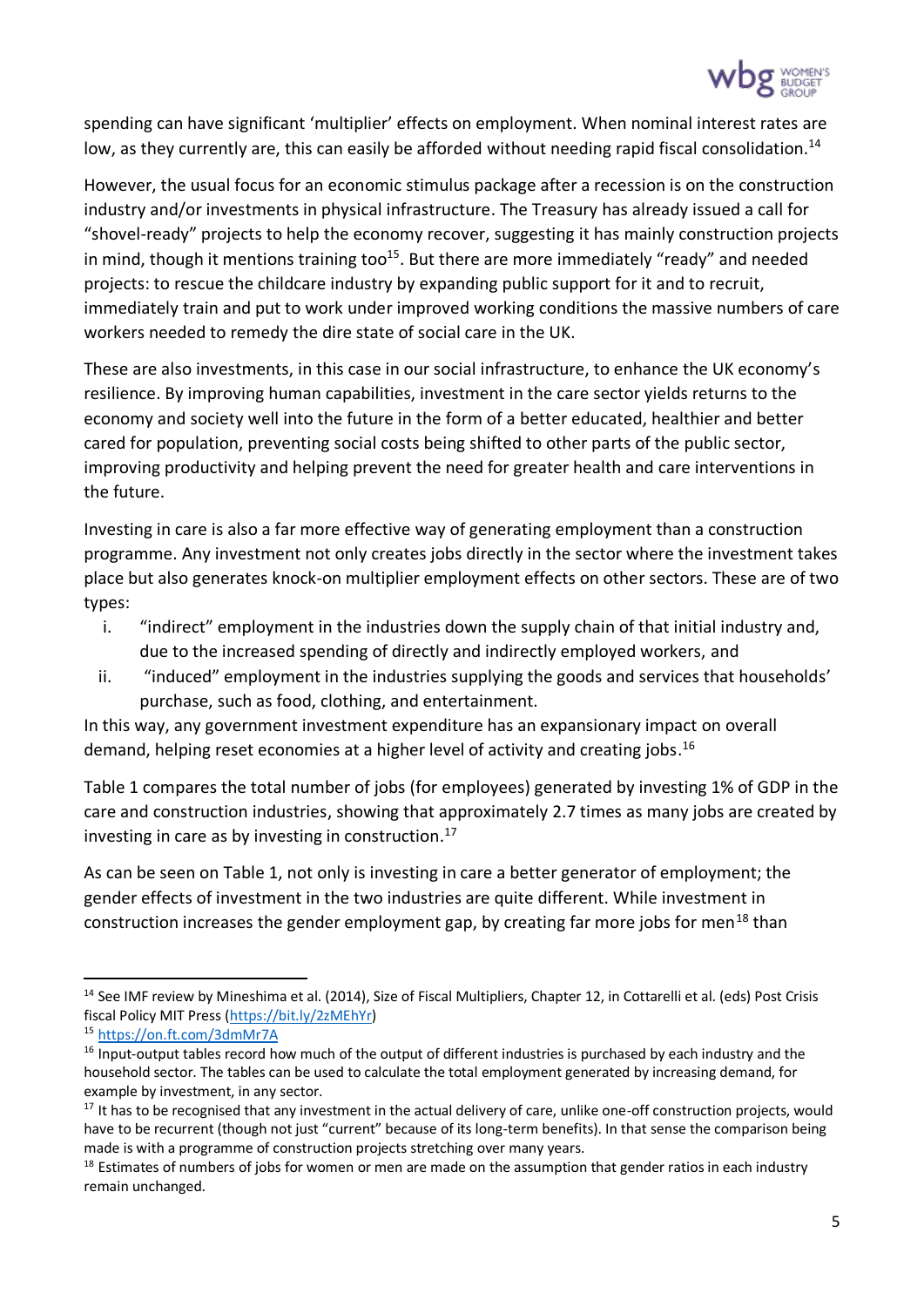

women, investment in care narrows it, although it still provides more jobs for men in industries not directly targeted and overall.

|                     | Jobs      | Jobs       |            | of      |         |
|---------------------|-----------|------------|------------|---------|---------|
|                     | generated | generated  | Total jobs | which   | and for |
|                     | in the    | in other   | generated  | for men | women   |
|                     | industry  | industries |            |         |         |
| Care                | 534,000   | 179,000    | 713,000    | 206,000 | 507,000 |
| Construction        | 105,000   | 158,000    | 263,000    | 182,000 | 81,000  |
| Ratio of employment |           |            |            |         |         |
| effects             | 5.1       | 1.1        | 2.7        | 1.1     | 6.3     |
| care/construction   |           |            |            |         |         |

#### **Table 1 The employment effects of investing 1% GDP in the care and construction industries.**

*Source: Calculations by Jerome De Henau for WBG, based on 2015 data from Eurostat*

Table 2 shows that those greater employment stimulus effects do not depend on the newly created jobs being of poor quality. By simulating employment effects if wages paid in care were raised to the level of those in construction (requiring more than a doubling of wages in care), and measuring jobs created in full-time equivalents (FTEs), it shows that even under these conditions 60% more jobs overall are created by investment in care. Again, the gender employment gap is reduced by investing in care but increased by investing in construction.

# **Table 2 The FTE employment effects of investing 1% GDP in the care and construction industries, with matched wages.**

|                     | FTE Jobs  | FTE Jobs   | <b>Total FTE</b> | οf<br>which<br>for men | and for<br>women |
|---------------------|-----------|------------|------------------|------------------------|------------------|
|                     | generated | generated  | jobs             |                        |                  |
|                     | in the    | in other   | generated        |                        |                  |
|                     | industry  | industries |                  |                        |                  |
| Care                | 246,000   | 137,000    | 383,000          | 140,000                | 243,000          |
| Construction        | 102,000   | 140,000    | 242,000          | 179,000                | 63,000           |
| Ratio of employment |           |            |                  |                        |                  |
| effects             | 2.4       | 1.0        | 1.6              | 0.8                    | 3.9              |
| care/construction   |           |            |                  |                        |                  |

*Source: Calculations by Jerome De Henau for WBG, based on 2015 data from Eurostat*

# **Revenue and environmental effects**

Since investment in care produces more jobs overall it also results in more revenue being recouped through increased income and expenditure taxes and National Insurance contributions, which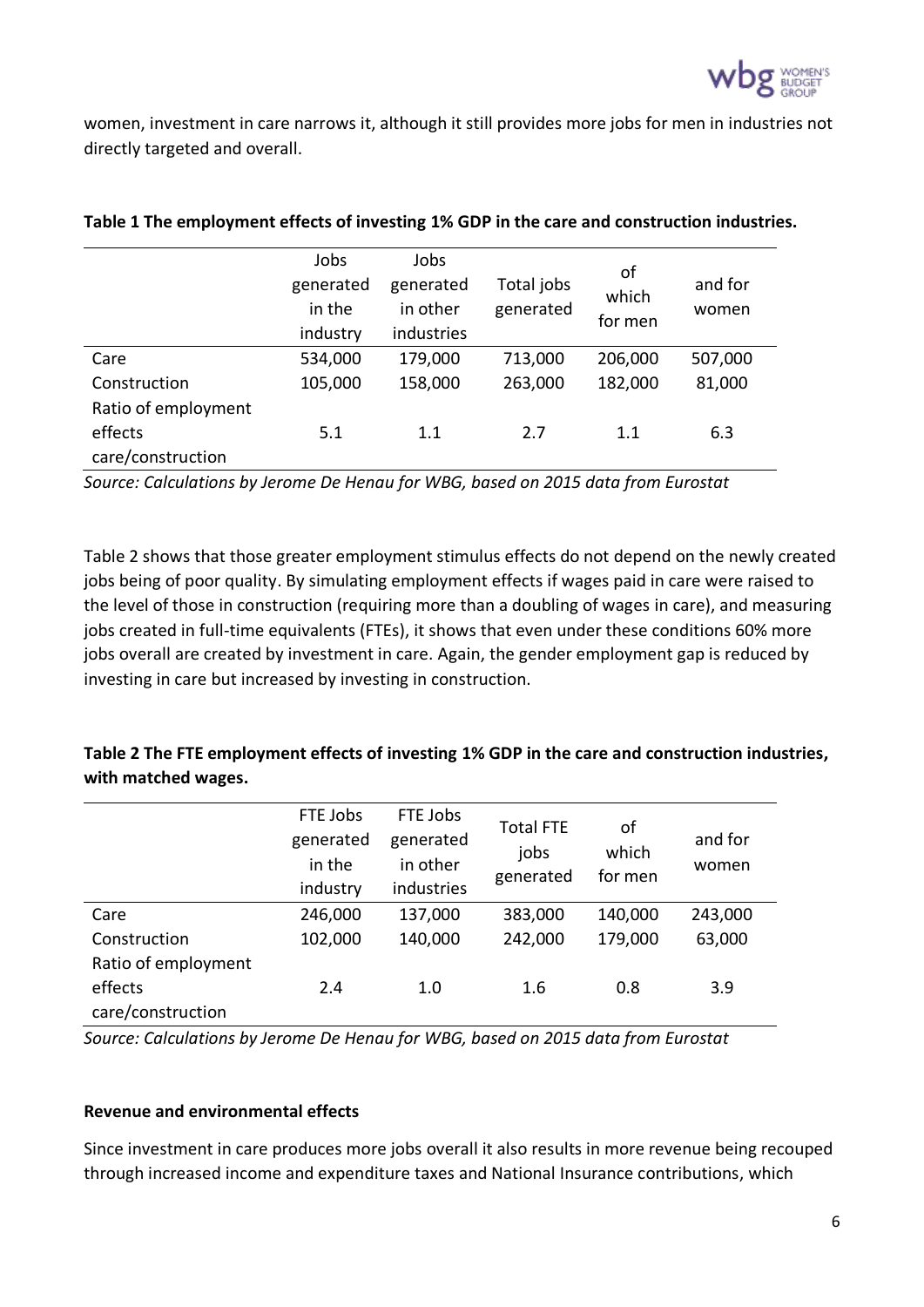

return roughly 42% of wages to the government. The percentage of revenue recouped is 50% higher from investment in care (33%) than from the same level of investment in construction (22%), making the relative gains of employment from investment in care even greater when net costs are compared.<sup>19</sup> Even in FTEs and with matched wages in the two industries, the relative gains in employment from investment in care are twice as large in total (five times higher for women and the same for men) than those of the same *net* investment in construction.

Investment in care is also greener: Eurostat data suggests that, taking account of multiplier effects, the total impact in terms of greenhouse gas emissions of investing in the care industry is 30% less polluting than that of investing in the construction industry<sup>20</sup> Rebalancing the economy towards more caring activities makes it thus both more socially and environmentally sustainable.

#### **How much should we invest in care?**

A better care system requires a greater proportion of total employment working in the care sector. Scandinavian countries, generally accepted to have some of the best care systems in the world, have about 10% of their employed population working in care (Sweden 10%, Denmark 11%, in  $FTEs<sup>21</sup>$ ).

A better care system also requires that care workers are better trained and paid. If as a first step, the lowest paid care workers' wages were raised to the real Living Wage and other wages raised in line, average wages would go up by 24% (in 2015 prices).<sup>22</sup> If training was also provided and pay increased accordingly to reach Denmark's levels, where care workers are paid about 73% of qualified nurses and teachers, then average wages in the care sector would go up by 45%.<sup>23</sup>

Table 3 shows the total number of jobs that would be generated, the gross spending required and what that is in net terms if the UK were to increase public spending sufficiently to raise employment in care to 10% of total employment. These simulations are shown under four successive wage scenarios: wages at current rates; wages raised by 24% for all care workers; wages raised by 45% for newly employed workers to reflect their better training and qualifications and by 24% for the remainder; and wages raised by 45% for all care workers as improved training and qualifications spread more generally in the sector. The last line shows how many times more jobs the same net investment would generate if invested in care rather than in construction. Figure 1 illustrates this last point by showing the effect on total employment generated for men and women for the two extreme scenarios of Table 3, when the net investment in care is matched for construction.

<sup>&</sup>lt;sup>19</sup> De Henau and Himmelweit (2020) 'Stimulating OECD economies post-Covid by investing in care', Open University IKD working paper no. 85, https://bit.ly/3hPloFe

<sup>&</sup>lt;sup>20</sup> WBG calculations from Eurostat environmental account[s https://bit.ly/3fN5dGW](https://bit.ly/3fN5dGW)

<sup>&</sup>lt;sup>21</sup> De Henau and Himmelweit (2020) op cit.

<sup>&</sup>lt;sup>22</sup> The Living Wage in 2015 was £7.85 (£9.15 for London), a weighted average of £8.11, 24% above the National Minimum Wage of £6.50 (https://bit.ly/37PQYyk).

<sup>23</sup> Data from Statistics Denmark [\(https://bit.ly/2CoE9ze\)](https://bit.ly/2CoE9ze)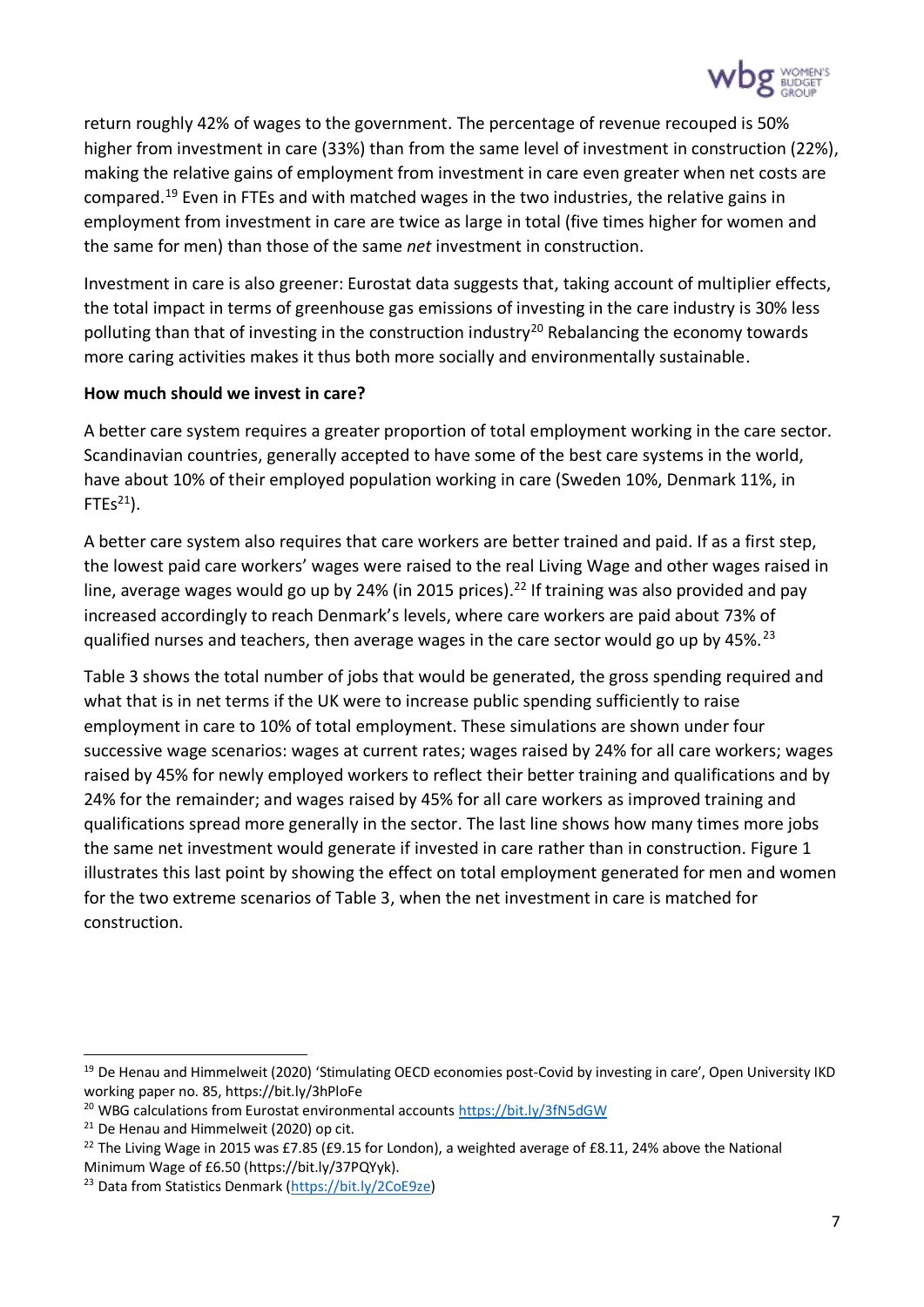

**Table 3 Raising employment in care to 10% of employed population: employment generated and spending required under various wage scenarios**

|                                                                                          | With wages in care at: |                                  |                                               |                                  |  |  |
|------------------------------------------------------------------------------------------|------------------------|----------------------------------|-----------------------------------------------|----------------------------------|--|--|
|                                                                                          | Current<br>level       | Raised by<br>24% for all<br>care | Raised by 45%<br>for new care<br>workers (24% | Raised by<br>45% for all<br>care |  |  |
|                                                                                          |                        | workers                          | for existing)                                 | workers                          |  |  |
| Total number of jobs<br>generated                                                        | 1,982,000              | 2,110,000                        | 2,161,000                                     | 2,215,000                        |  |  |
| of which % for women                                                                     | 71%                    | 70%                              | 69%                                           | 69%                              |  |  |
| Effect on gender<br>employment gap (% pts)<br>Effect on total employment<br>rate (% pts) | $-4.0$                 | $-4.0$                           | $-3.9$                                        | $-3.9$                           |  |  |
|                                                                                          | 4.8                    | 5.1                              | 5.2                                           | 5.4                              |  |  |
| Gross spending required (%<br>GDP)                                                       | 2.8%                   | 3.6%                             | 3.9%                                          | 4.3%                             |  |  |
| Net spending (% GDP)<br>Multiple of total                                                | 1.9%                   | 2.3%                             | 2.5%                                          | 2.7%                             |  |  |
| employment created for<br>same net spending on<br>construction                           | 3.1                    | 2.7                              | $2.5\,$                                       | 2.4                              |  |  |

*Source: Calculations by Jerome De Henau for WBG, based on 2015 data from Eurostat*



# **Figure 1 Employment effects of investing the same net amount in care and in construction**

*Source: Calculations by Jerome De Henau for WBG, based on 2015 data from Eurostat*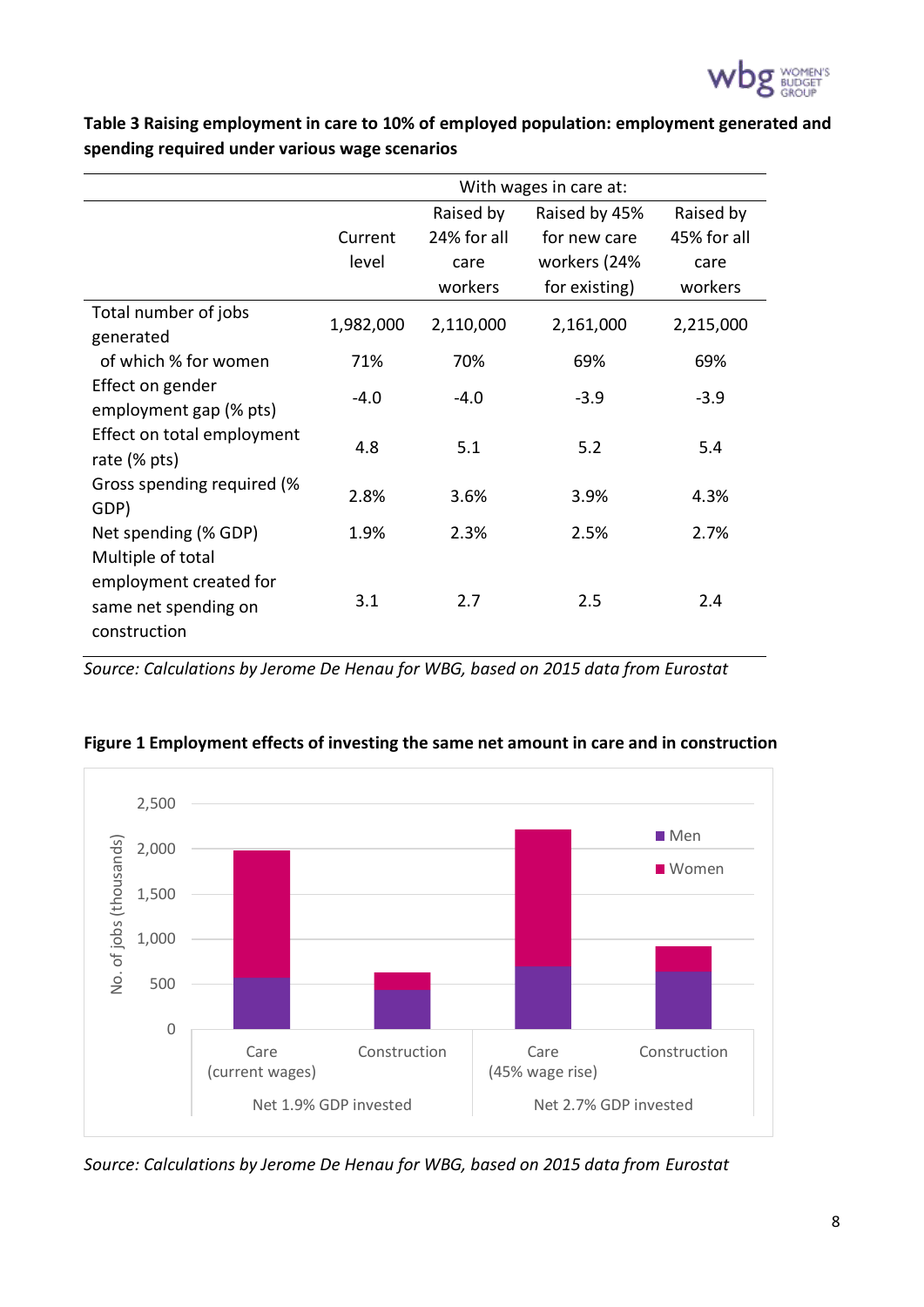

At current wage levels, nearly 2 million jobs would be created overall in the economy by investing 1.9% of GDP in net terms in the care industry, more than three times as many as if the same net amount was invested in the construction industry. Although successively raising wages in care will increase the spending required, and spending on wages does not generate as many jobs as directly employing people, even the highest wage scenario would generate an additional 233,000 jobs overall, with the total increase in employment still more than twice as large as for the same net amount invested in construction.

Given that 70% of the increased jobs from investing in care would go to women, this investment would also help reduce the gender employment gap by nearly 4% points as well as increase the total employment rate eventually by more than 5% points.

The above calculations are for the current boost in spending on care needed to transform our failing care system. They do not account for the increased costs of a growing need for care of an aging population. But nor do they account for how the net costs of any programme of investment in care would fall over time as future demand is reduced by preventative care, reduced public spending is needed in other areas to cope with the effects of inadequate care and government revenue grows due to the increased productivity of a healthier, better cared-for population.

#### **But what does investing in care mean?**

In the short run, investing in care simply means funding an economy more directed at providing care, with a larger proportion of its workforce employed in the care industry. This is particularly and most obviously needed for adult care, given the level of unmet need. But if the gender employment gap is to be closed and men's and women's working hours converge, more employment in childcare will also be needed (this remains true even if working hours are reduced, because this will apply to childcare workers too).

Government spending will be required to make this change in the distribution of jobs in the economy happen. Given existing recruitment problems, for such a shift into the care industry to be possible, its wages and working conditions will have to improve. Some spending will also have to go towards improving the training of care workers.

In the medium-term, a much broader programme of training should be instituted so that care workers can deliver higher-quality care and a professional pay and career structure can be supported that attracts both men and women.

Some investment in new premises will be needed too; this would best be provided by working creatively with other sectors to solve a variety of social problems. For example, part of the revival of the high street could come from locating community care centres there, from which domiciliary care and other community services could be run, with day care facilities for children and the elderly onsite, bringing such services together in the heart of communities. Similarly, housing could be unlocked by developing a whole range of care compatible housing, from sheltered housing, assisted living or retirement homes/villages, and with residential care facilities in the same locality.